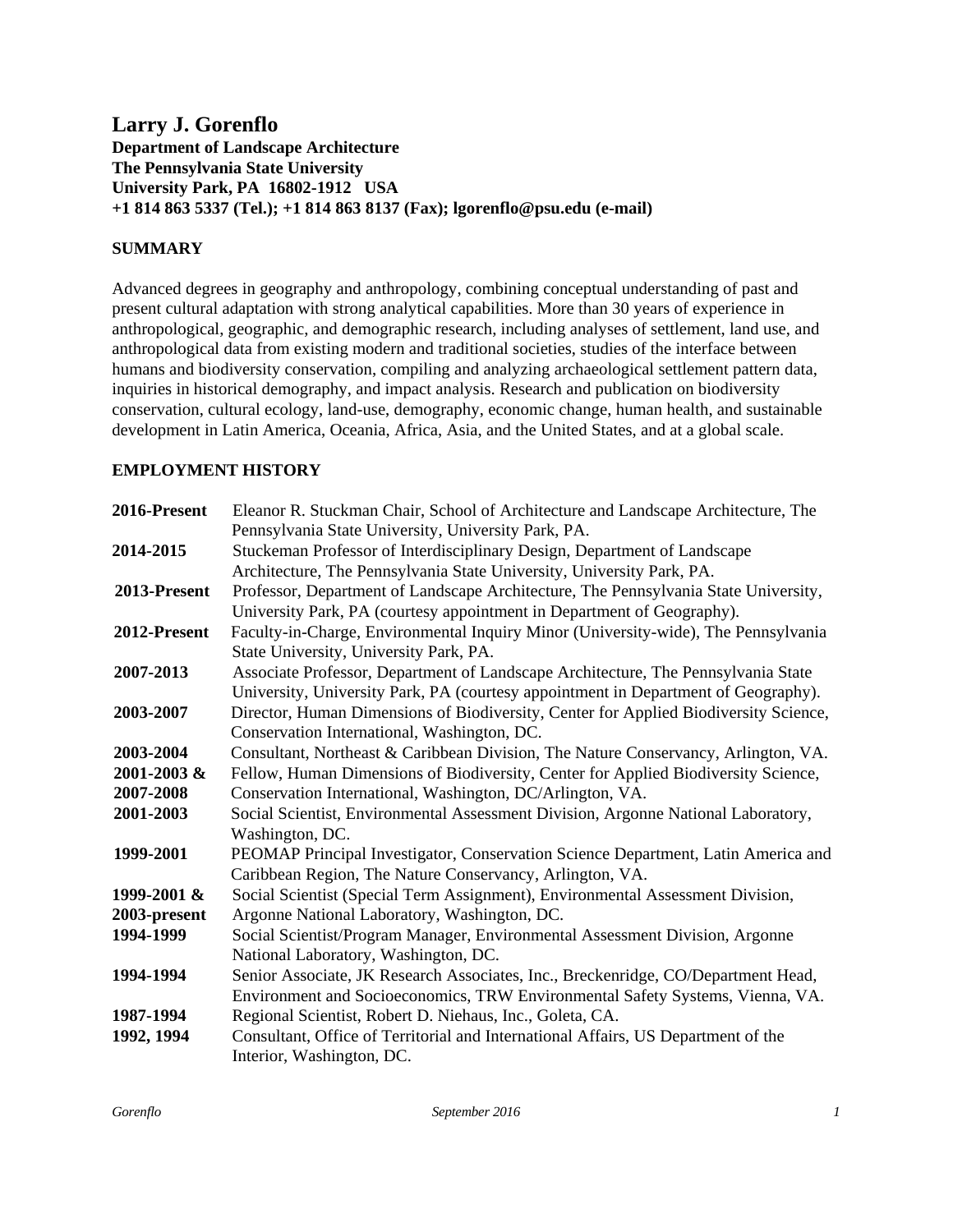**1985-1986** Research Fellow, Centre for Configurational Studies, The Open University, Milton Keynes, Buckinghamshire, England.

## **EDUCATION**

- PhD, Geography, The University of California, Santa Barbara, CA (December 1985).
- MA, Anthropology, The University of Michigan, Ann Arbor, MI (August 1981).
- BA, Anthropology, Penn State University, University Park, PA (May 1979, highest distinction).

## **FIELD EXPERIENCE**

Bonaire, Cambodia, Colombia, Costa Rica, Dominican Republic, Ecuador, Equatorial Guinea, Haiti, Honduras, Mexico, Micronesia (Chuuk, Marshall Islands, Palau, Pohnpei, Yap), Nicaragua, Peru, South Africa, Tanzania, United States (Alabama, Alaska, Arizona, Arkansas, California, Colorado, Illinois, Michigan, Missouri, Montana, North Dakota, Oklahoma, Pennsylvania, South Carolina, Texas, Wyoming), Venezuela.

## **LANGUAGES**

English (speak, read, write); Spanish (speak, read, write); Portuguese, French (read).

## **FUNDRAISING AND GRANTS**

- The Hamer Foundation, "Community Planning in the Vicinity of Udzungwa Mountains National Park, Tanzania," 2014, \$150,000 over three years (Gorenflo is Principal Investigator).
- Penn State University College of Arts & Architecture, "Enhancing the Education Abroad Experience in Tanzania through Increased Student Capacity to Film Surroundings and Experiences," 2013, \$4,200 (Gorenflo is Principal Investigator).
- Stuckeman Center for Design Computing, "Hybrid Studio Proposal Digital Photo Studio," 2010, \$5,000 (Gorenflo is co-Investigator).
- Stuckeman Center for Design Computing, "IEL Plan for Integrating Stuckeman Center for Design Computing Proposal Initiatives," 2010, \$16,000 (Gorenflo is co-Investigator).
- Stuckeman Center for Design Computing, "Hybrid Studio Proposal Laser-Scanner," 2010, \$15,500 (Gorenflo is co-Investigator).
- Stuckeman School for Architecture and Landscape Architecture Collaborative Design Program, "Using Focus Groups to Refine the Irvine Minnesota Inventory (IMI) for Youth," 2010, \$4,195 (Gorenflo is co-Investigator).
- University Office of Global Programs, Penn State University, "Parks and People: Conservation of Nature and Community Student Group/Faculty Travel Grant," 2010, \$5,000 (Gorenflo is coprincipal investigator).
- The Hamer Foundation, "Parks and People: Conservation of Nature and Community at Udzungwa Mountains National Park, Tanzania," 2010, \$250,000 over five years (Gorenflo is co-principal investigator).
- College of Arts and Architecture, "Travel Proposal: Gorenflo and Orland to Tanzania to Finalize Research and Related Study Abroad Partnerships and Logistics," 2010, \$3,000 (Gorenflo is coprincipal investigator).
- Stuckeman Center for Design Computing, GIS, Relational Databases, and Dedicated Computing," 2009, \$26,300 (Gorenflo is co-principal investigator).
- College of Arts and Architecture Faculty Research Grant, "Establishing a Basis for Community and Protected Area Design and Management in the Central Cardamom Protected Forest, Cambodia," 2009, \$10,398 (Gorenflo is principal investigator).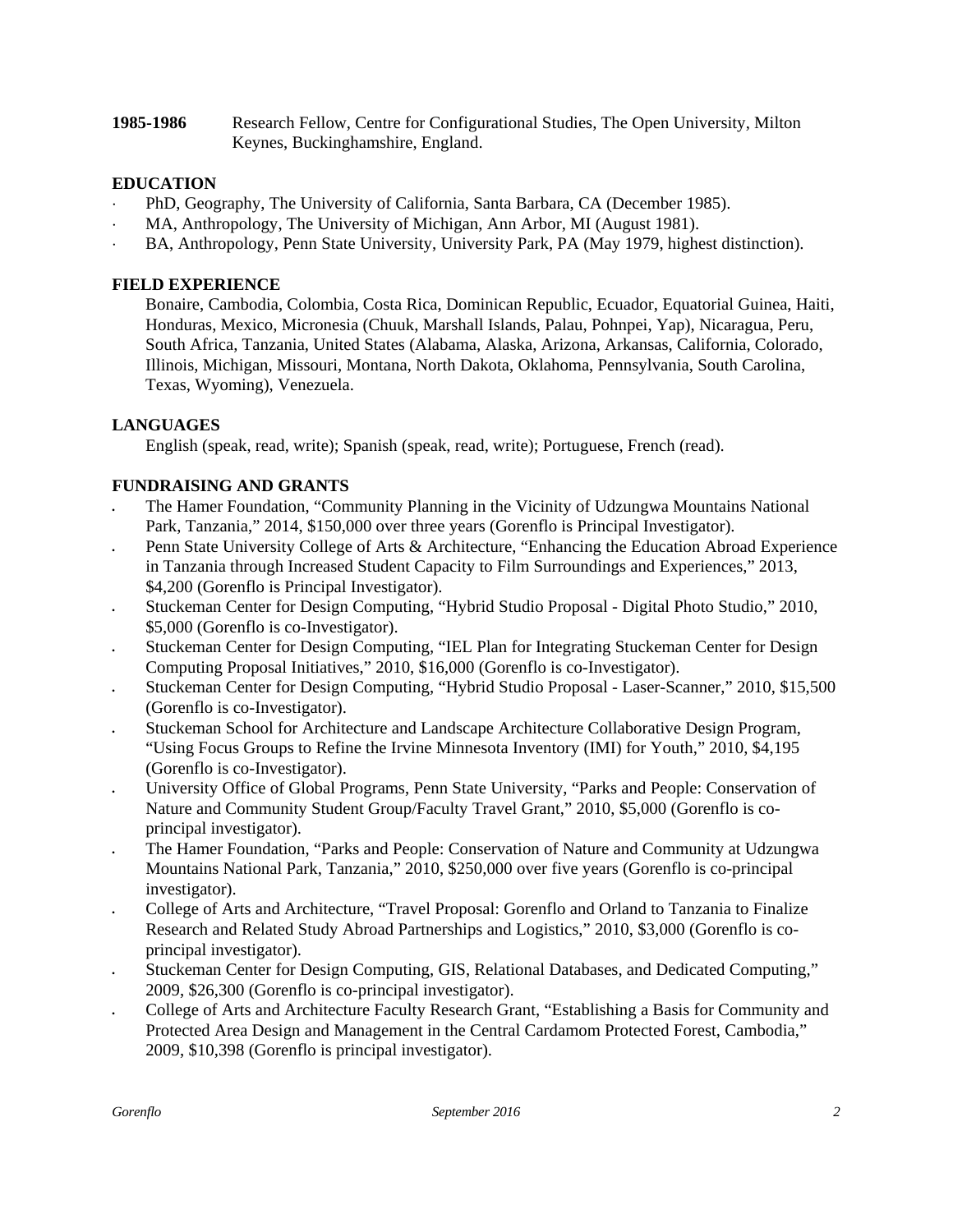- College of Arts and Architecture, "Graphic Support for the Volume *From the Village to the Megalopolis: Urban Revolution in the Basin of Mexico*, by William T. Sanders and Edward Calnek," 2009, \$1,500 (Gorenflo is principal investigator).
- Northeast Region: Roosevelt-Vanderbilt National Historic Sites (ROVA), Saratoga National Historic Park (SARA), and Morristown National Historic Park (MORR)," 2009, \$125,000 (Gorenflo is coprincipal investigator).
- President's Fund for Research, Penn State University, "Engaging Undergraduates in the Conservation of the Prehistoric Urban Center of Teotihuacan, Mexico," 2009, \$500 (Gorenflo is principal investigator).
- Hamer Center for Community Design, Penn State University, "Assessing Need and Potential for Sustainable Community Design among Pueblos of Northern New Mexico," 2009, \$5,735 (Gorenflo is principal investigator).
- Private donor, "Evaluating Udzungwa National Park, Tanzania, for Service-Learning and Study Abroad Involving Students from the Department of Landscape Architecture, Penn State University," 2009, \$11,651 (Gorenflo is co-principal investigator).
- Institute for Arts and the Humanities, Penn State University, "Identifying Persisting Ancient Human Landscapes in the Basin of Mexico: Priorities for Research and Conservation," 2008 (\$4,000, Gorenflo is principal investigator).
- Human Dimensions Support to the Critical Ecosystem Partnership Fund (CEPF) in Analyzing the Impacts on Poverty of Conservation Investments: An Examination of Three Hotspots, 2007 (\$65,000; Gorenflo led project/proposal development and managed project).
- Foundation for the Advancement in Mesoamerican Studies, Inc., "A Seminar: Assessing Current Understanding and Charting Future Research in Basin of Mexico Archaeology," 2006 (\$7,025; co-Principal Investigator, with Ian Robertson).
- Center for Latin American Studies, Stanford University, "The Archaeology of the Basin of Mexico in the Early 21<sup>st</sup> Century: Assessing the State of Current Knowledge and Charting Future Research," 2006 (\$15,025; co-Principal Investigator, with Ian Robertson).
- Human Dimensions Support to the Critical Ecosystem Partnership Fund (CEPF) in Analyzing the in Analyzing Impacts on Poverty of Conservation Investments: Methodological Refinement and Extension to Six Hotspots, 2006 (\$155,000; Gorenflo led project/proposal development, in collaboration with two others, and managed project).
- Integrated support to the Critical Ecosystem Partnership Fund (CEPF) on Analyzing the Association between CEPF-funded Conservation Activities and Human Welfare, 2004 (\$113,000; Gorenflo led project/proposal development, in collaboration with two others, and managed project).
- Research and Development for Environmental Impact Statement, 1998 (\$319,000).
- Environmental Review of Options for Managing Radioactively Contaminated Carbon Steel, 1997 (\$50,000).
- Navy Environmental Impact Statement for Container System for Management of Spent Nuclear Fuel, 1996 (\$420,000).

# **AWARDS**

- ⋅ Awarded Eleanor R. Stuckeman Chair in Design, School of Architecture and Landscape Architecture, Pennsylvania State University, 2016.
- ⋅ Awarded Stuckeman Professorship in Innovative Design, School of Architecture and Landscape Architecture, Pennsylvania State University, 2014.
- Pacesetter Award, Environmental Assessment Division, Argonne National Laboratory, for contributions to Trans-Alaska Pipeline Environmental Impact Statement, 2004.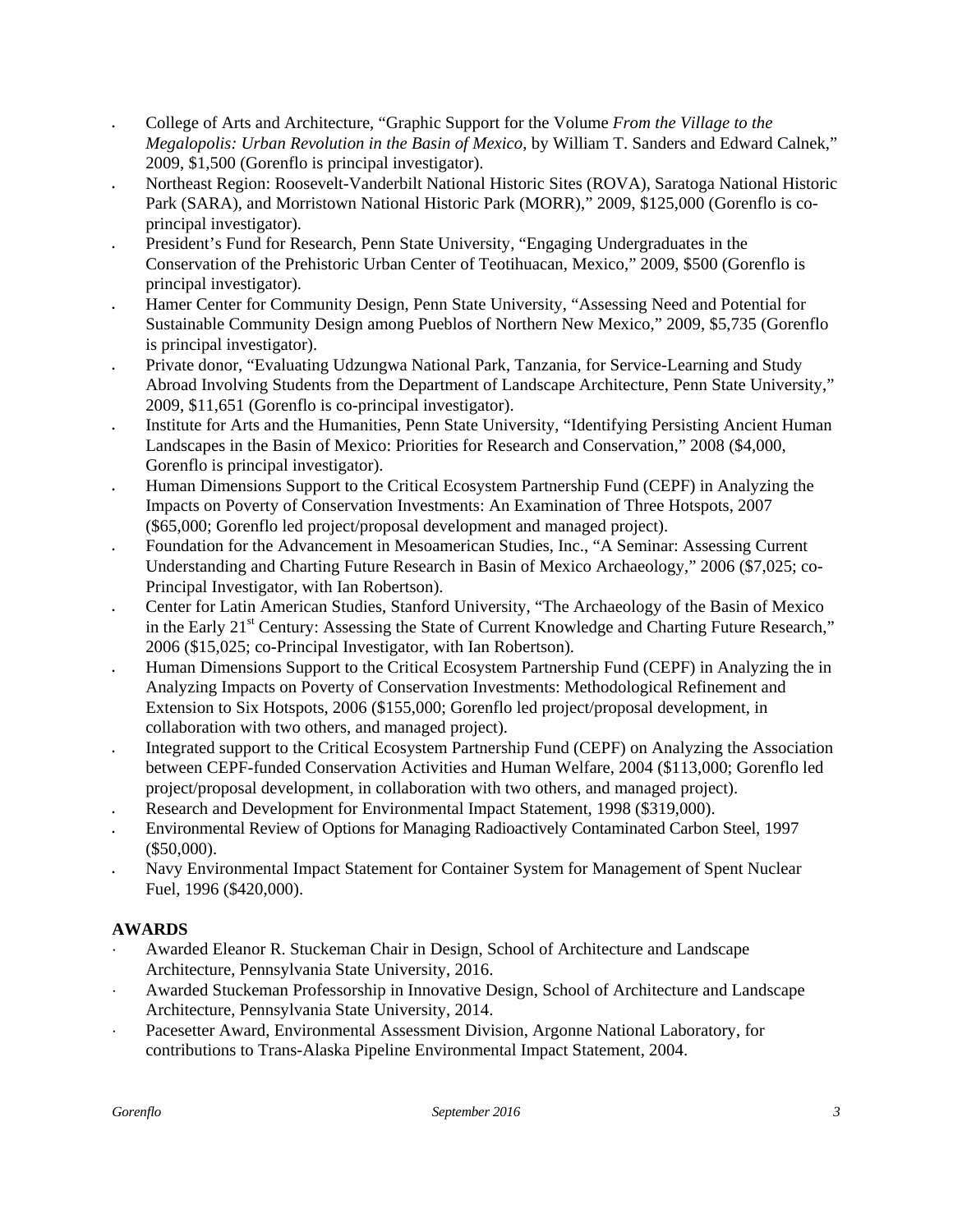- Laboratory Director Award, Argonne National Laboratory, for contributions to Trans-Alaska Pipeline Environmental Impact Statement, 2004.
- Laboratory Director Award, Argonne National Laboratory, for directing Multi-purpose Canister Environmental Impact Statement, 1996.
- Department of Energy award for directing Multi-purpose Canister Environmental Impact Statement, 1996.

## **JOURNALS, PUBLISHERS, AND ORGANIZATIONS SERVED AS REVIEWER**

- ⋅ *Ancient Mesoamerica, Conservation Biology; Ecology an d Society; Ecological and Environmental Anthropology; Ekoloji; Environmental Conservation; Evaluation Review: A Journal of Applied Social Research* (and editorial board); *International Journal of Biodiversity Science, Ecosystem Services & Management; ISLA: A Journal of Micronesian Studies; Journal of Archaeological Science; Journal of Ethnobiology; Journal of Environmental Management; Landscape and Urban Planning; Latin American Antiquity; Pacific Studies; Political Geography; Proceedings of the National Academy of Sciences; Proceedings of the Royal Society B: Biological Sciences; Scientia Agricola; World Development*.
- ⋅ Argonne National Laboratory; Committee on Data for Science and Technology; Conservation International; Leverhulme Foundation; Springer Publishing Company; United Nations Food and Agriculture Organization.

#### **PUBLICATIONS Journal Articles**

- Romaine, S., and **Gorenflo, L.J**. (n.d.). Linguistic Diversity of UNESCO Natural World Heritage Sites: Bridging the Gap between Nature and Culture. *Ambio* (under review).
- **Gorenflo, L.J**., and Warner, D.B. (2016). Integrating Biodiversity Conservation and Water Development: In Search of Long-term Solutions. *WIREs Water* 3:303-311.
- Fowler, W.R., **Gorenflo, L.J.**, and Robertson, I.G. (2015). Special Section: Taking Stock of Basin of Mexico Archaeology in the Early Twenty-First Century. Introduction. *Ancient Mesoamerica* 26:371- 373.
- **Gorenflo, L.J.** (2015). Compilation and Analysis of Precolumbian Settlement Data in the Basin of Mexico. *Ancient Mesoamerica* 26:197-212.
- Fowler, W.R., Robertson, I.G., and **Gorenflo, L.J.** (2015). Special Section: Taking Stock of Basin of Mexico Archaeology in the Early Twenty-First Century. Introduction. *Ancient Mesoamerica* 26:127- 133.
- McLung de Tapia, E., Tapia-McLung, R., and **Gorenflo, L.J.** (2013). Biodiversity and Landscape Development in the Teotihuacan Valley, Basin of Mexico. Lessons from Ecohistory for Modern Society. *Journal of Cultural Symbiosis Research* 8:185-192*.*
- **Gorenflo, L.J.**, Romaine, S., Mittermeier, R.A., and Walker, K. (2012). Co-occurrence of Linguistic and Biological Diversity in Biodiversity Hotspots and High Biodiversity Wilderness Areas. *Proceedings of the National Academy of Sciences* 109(21):8032-8037.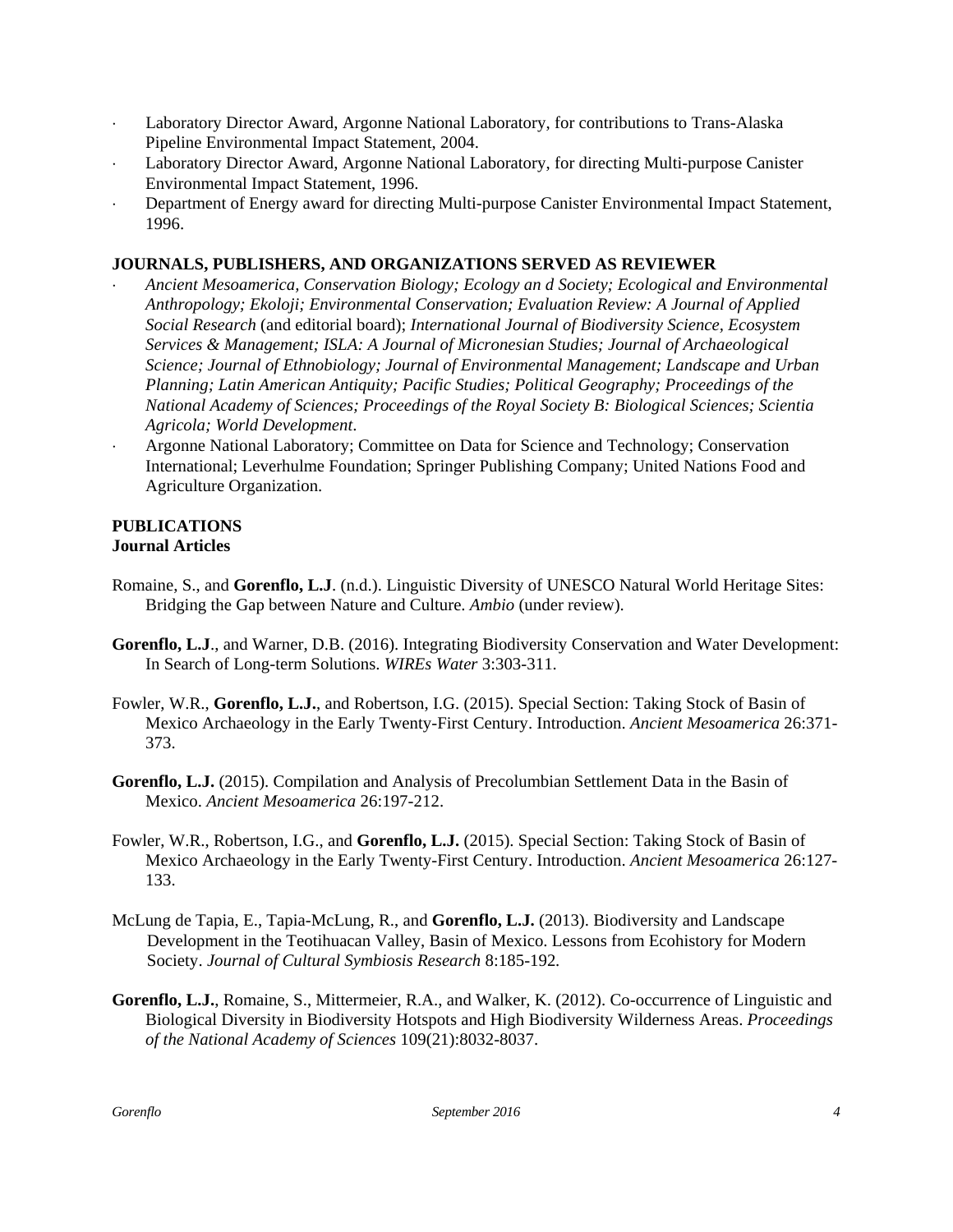- **Gorenflo, L.J.**, and Brandon, K. (2006). Key Human Dimensions of Gaps in Global Biodiversity Conservation. *BioScience* 56:723-731. [paper was the focus of the editorial in the same issue]
- Brandon, K., **Gorenflo, L.J.**, Rodrigues, A.S.L., and Waller, R.W. (2005). Reconciling Biodiversity Conservation, People, Protected Areas, and Agricultural Suitability in Mexico. *World Development*  33:1403-1418.
- **Gorenflo, L.J.**, and Brandon, K. (2005). Agricultural Capacity and Conservation in Forested Portions of Biodiversity Hotspots and Wilderness Areas. *Ambio* 34:199-204.
- **Gorenflo, L.J.** (1996). The Evolution of Regional Demography in Palau. *Pacific Studies* 19(3):43-106.
- **Gorenflo, L.J.** (1995). The Evolution of Regional Demography in Chuuk State, Federated States of Micronesia. *Pacific Studies* 18(3):47-118.
- **Gorenflo, L.J.**, and Levin, M.J. (1995). Changing Migration Patterns in the Federated States of Micronesia. *ISLA: A Journal of Micronesian Studies* 3:29-71.
- **Gorenflo, L.J.**, and Levin, M.J. (1994). The Evolution of Regional Demography in the Marshall Islands. *Pacific Studies* 17(1):93-158.
- Levin, M.J., and **Gorenflo, L.J.** (1994). Cultural Adaptation on Eauripik Atoll: Population Change, Demographic Controls, and Shifting Constraints in the Twentieth Century. *ISLA: A Journal of Micronesian Studies* 2:103-145.
- **Gorenflo, L.J.** (1993). Demographic Change in Kosrae State, Federated States of Micronesia. *Pacific Studies* 16(2):67-118.
- **Gorenflo, L.J.** (1993). Changing Regional Demography in the Federated States of Micronesia: Contrasting Planning Challenges in an Emerging Pacific Nation. *Environment and Planning C* 11:123-141.
- **Gorenflo, L.J.**, and Levin, M.J. (1992). The Evolution of Regional Demography in Pohnpei State, Federated States of Micronesia. *Pacific Studies* 15(1):1-49.
- **Gorenflo, L.J.** (1991). 1990 Census Figures Reveal Contrasting Population in the Pacific during the 1980's. *Pacific Magazine* 16(5):31-32.
- **Gorenflo, L.J.**, and Levin, M.J. (1991). The Evolution of Regional Demography in Yap State, Federated States of Micronesia. *Pacific Studies* 14(3):97-145.
- Gorenflo, L.J. (1990). Regional Discontinuities of Planning Objectives in the Republic of the Marshall Islands. *Environment and Planning C* 8:297-314.
- **Gorenflo, L.J.**, and Gale, N. (1990). Mapping Regional Settlement in Information Space. *Journal of Anthropological Archaeology* 9:240-274.
- **Gorenflo, L.J.**, and Levin, M.J. (1989). The Demographic Evolution of Ebeye. *Pacific Studies* 12(3):91- 128.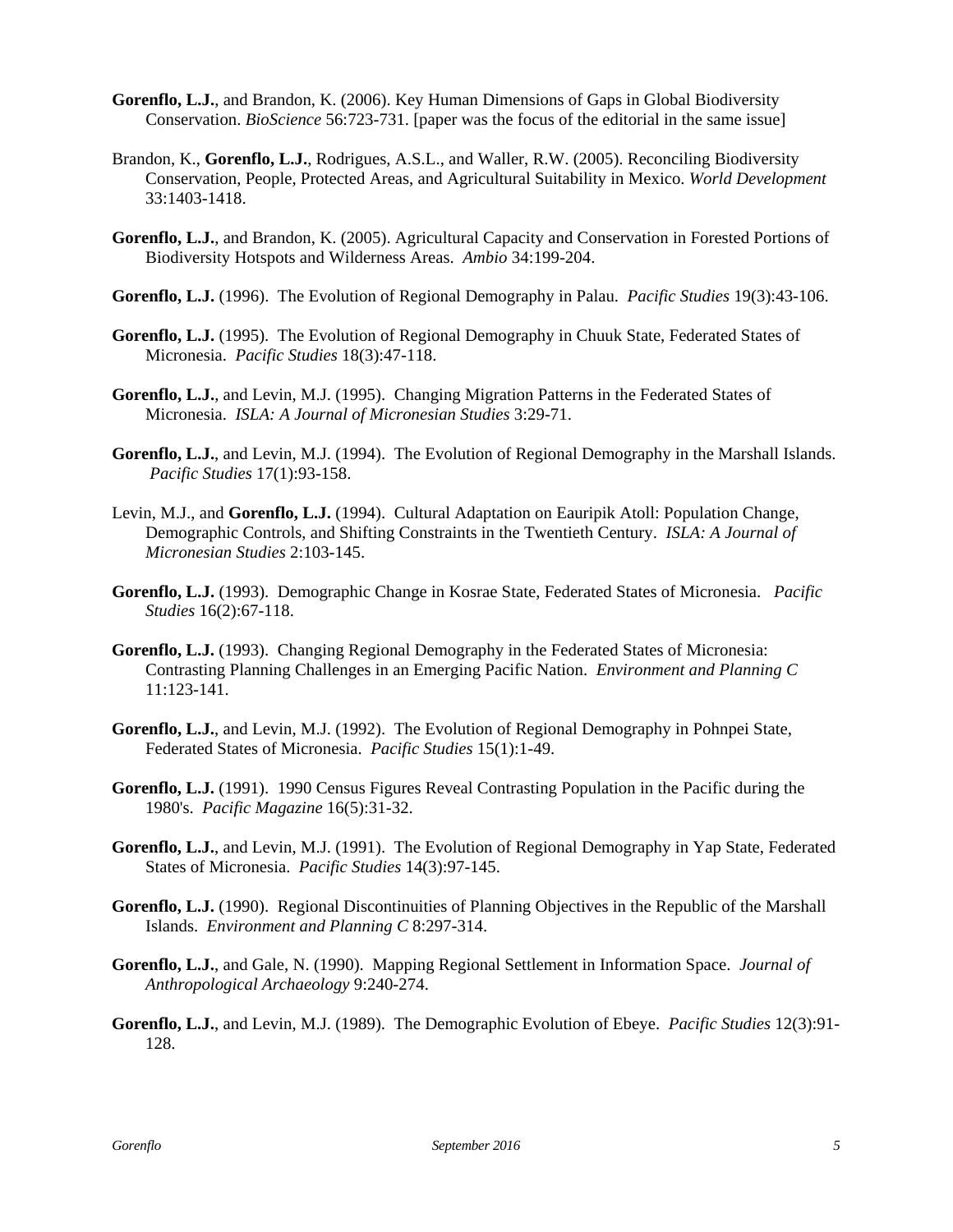- Bell, T.L., Church, R.L., and **Gorenflo, L.J.** (1988). Late Horizon Regional Efficiency in the Northeastern Basin of Mexico: A Location-Allocation Perspective. *Journal of Anthropological Archaeology* 7:163-202.
- **Gorenflo, L.J.**, and Gale, N. (1986). Population and Productivity in the Teotihuacan Valley: Changing Patterns of Spatial Association in Central Mexico. *Journal of Anthropological Archaeology* 5:199- 228.
- **Gorenflo, L.J.** (1983). Beware of the Bandwagon: Some Reflections on the Role of Discourse in Geographical Inquiry. *ERIC/CHESS Document Series in Social Science Education*.

## **Book Chapters**

- Romaine, S., and **Gorenflo, L.J.** (n.d.) Linguistic Diversity in the Context of UNESCO World Heritage Sites. Submitted for publication in a volume of selected contributions to the conference "Balancing Untouched Nature with Local Cultures: How to Manage Inhabited Natural Sites Inscribed on UNESCO's World Heritage List."
- **Gorenflo, L.J.**, and Garraty, C.P. (2017). Aztec Regional Settlement History and Chronology. In *Oxford Handbook of the Aztecs*, edited by D.L. Nichols and E. Rodríguez-Alegría. New York: Oxford University Press (forthcoming).
- Parsons, J.R., and **Gorenflo, L.J.** (2017). Why is Aztec II Black-on-Orange Pottery so Scarce in the Zumpango Region? A Regional Perspective from the Basin of Mexico on Tula's Collapse and its Aftermath. In A. Martinez, L. Martos, and R. Cobean (eds.) *Homenaje a Alba Guadalupe Mastache Flores*. Mexico City: Instituto Nacional de Anthropología e Historia (forthcoming).
- **Gorenflo, L.J.** (2016). Beyond Protected Areas: Defining a New Geography for Biodiversity Conservation. In *Tropical Conservation. Perspectives on Global and Local Priorities*, edited by A.A. Aguirre and R. Sukumar, pp. 7-28. New York: Oxford University Press.
- Mittermeier, R.A., Turner, W.R., Mast, R.B., Cardoso da Silva, J.M, Cavalcanti, R., De Silva, N., **Gorenflo, L.J.**, Lucena, J., Denil, M., Outlaw, E., and Goettsch Mittermeier, C. (2016). Priority Setting: CI's Strongest and Most Enduring Brand. Title still being determined by editors. Arlington, VA: Conservation International (forthcoming).
- **Gorenflo, L.J.** (2012). Human Health in the Biodiversity Hotspots: Applications of Geographic Information System Technology and Implications for Conservation. In A. Aguirre, R.S. Ostfeld, and P. Dascak, (eds.), *Conservation Medicine: Applied Cases of Ecological Health*, pp. 505-520. New York: Oxford University Press.
- Cincotta, R., and **Gorenflo, L.J.** (2011). Introduction: Influence of Human Population on Biological Diversity. In R. Cincotta and L.J. Gorenflo (eds.), *Human Population. Its Influences on Biodiversity*, pp. 1-9. Ecological Studies, Vol. 214. Berlin: Springer.
- **Gorenflo, L.J.** (2011). Human Demography, Land Use, and Conservation in the Apache Highlands Ecoregion, US-Mexico Borderlands. In R. Cincotta and L.J. Gorenflo (eds.), *Human Population. Its Influences on Biodiversity*, pp. 153-178. Ecological Studies, Vol. 214. Berlin: Springer.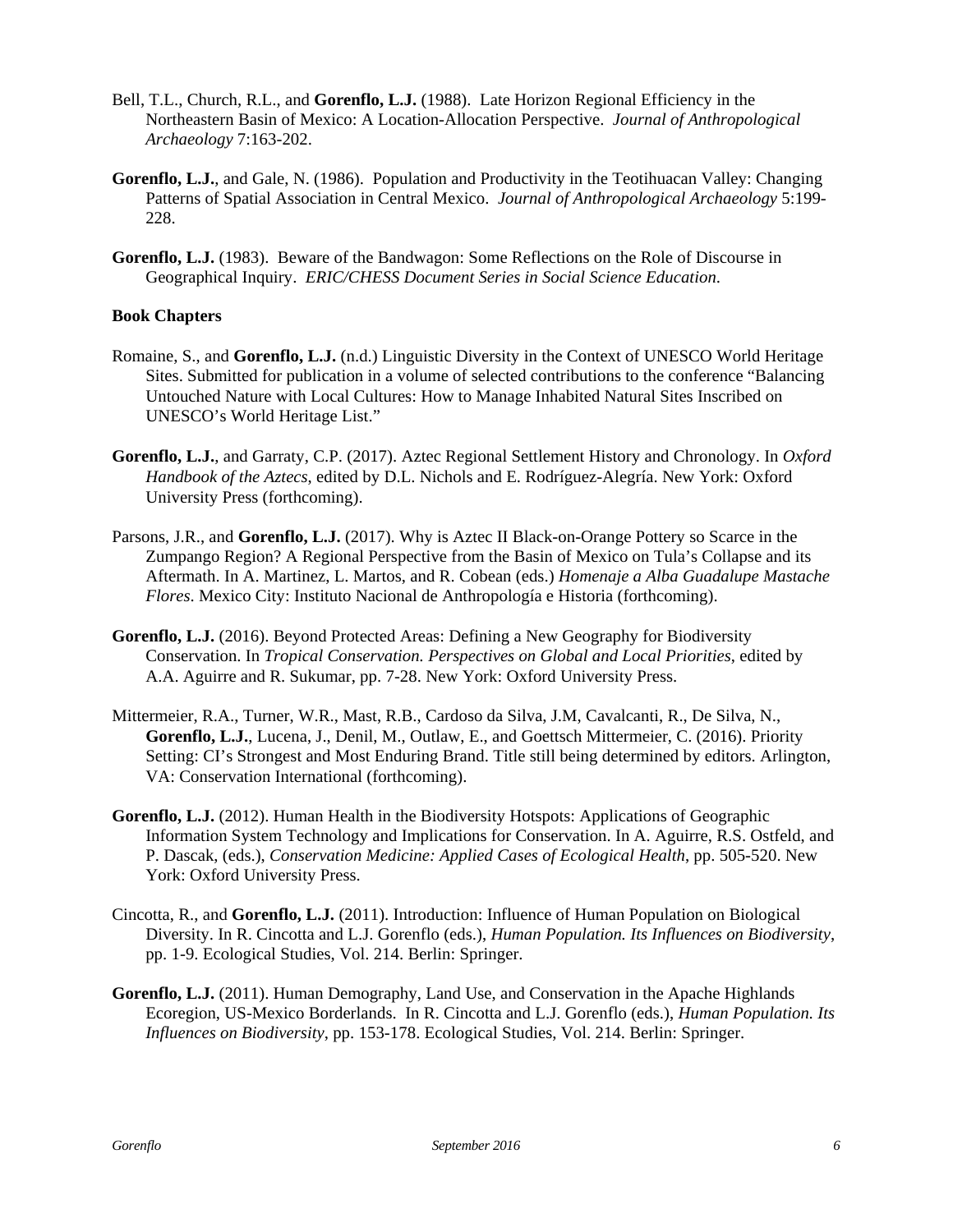- **Gorenflo, L.J.**, Corson, C., Chomitz, K., Harper, G., Honzák, M., and Özler, B.. (2011). Exploring the Relationship between People and Deforestation in Madagascar. In R. Cincotta and L.J. Gorenflo (eds.), *Human Population. Its Influences on Biodiversity*, pp. 197-221. Ecological Studies, Vol. 214. Berlin: Springer.
- Parsons, J.R., and **Gorenflo, L.J.** (2008). The Patterning of Settlement. In J.R. Parsons (ed.) *Prehispanic Settlement Patterns in the Northwestern Valley of Mexico: The Zumpango Region*, pp. 61-99. Memoir 45, The University of Michigan Museum of Anthropology, Ann Arbor.
- Smith, M.L., Farrell, T.A., and **Gorenflo, L.J.** (2008). Freshwater Biodiversity Conservation in the Face of Climate Change. In R.A. Mittermeier, C.G. Mittermeier, and M. Totten (eds.), *Climate for Life*, pp. 223-231. Mexico City: CEMEX.
- Killeen, T.J., and **Gorenflo, L.J.** (2007). Social Landscapes. In T.J. Killeen (editor/author), *A Perfect Storm in the Amazon Wildernes: Development and Conservation in the Context of the Initiative for the Integration of the Regional Infrastructure of South America (IIRSA)*, pp. 63-68*.* Advances in Applied Biodiversity Science Number 7, Conservation International, Arlington, VA.
- **Gorenflo, L.J.** (2006). North America. In *The World's Wild Places,* photography by Colin Prior, pp. 148- 149*.* London: Constable and Robinson.
- Sanderson, E.W., …, **Gorenflo, L.J.**, … (2006). Introduction. In E.W. Sanderson, P. Robles Gil, C.G. Mittermeier, V.G. Martin, and C.F. Kormos (eds.), *The Human Footprint: Challenges for the Conservation of Biodiversity and Wilderness*, pp. 39-59. Mexico City: CEMEX.
- **Gorenflo, L.J.** (2006). Population. In E.W. Sanderson, P. Robles Gil, C.G. Mittermeier, V.G. Martin, and C.F. Kormos (eds.), *The Human Footprint: Challenges for the Conservation of Biodiversity and Wilderness*, pp. 63-67. Mexico City: CEMEX.
- **Gorenflo, L.J.** (2006). The Evolution of Regional Demography and Settlement in the Prehispanic Basin of Mexico. In G.R. Storey (ed.), *Population and Preindustrial Cities: A Cross-Cultural Perspective*, pp. 295-314. Tuscaloosa: University of Alabama Press.
- Mittermeier, R.A., …, **Gorenflo, L.J.**, … (2004). Introduction. In R.A. Mittermeier, P. Robles Gil, M. Hoffman, J. Pilgrim, C.G. Mittermeier, J. Lamoreux,, and G.A.B. da Fonseca (compilers), *Hotspots Revisited,* pp. 19-69. Mexico City: CEMEX
- **Gorenflo, L.J.** (2000). Population and Conservation in the Sonoran Desert. In F. Pearce and P. Harrison (Eds.), *AAAS Atlas of Population and Environment*, pp.188-189. Berkeley: University of California Press.
- **Gorenflo, L.J.** (2000). Population and Hydrology in the Dominican Republic. In F. Pearce and P. Harrison (Eds.), *AAAS Atlas of Population and Environment*, pp. 182-183 Berkeley: University of California Press.
- **Gorenflo, L.J.** (2000). Canaima National Park, Venezuela. In F. Pearce and P. Harrison (Eds.), *AAAS Atlas of Population and Environment*, pp 180-181. Berkeley: University of California Press.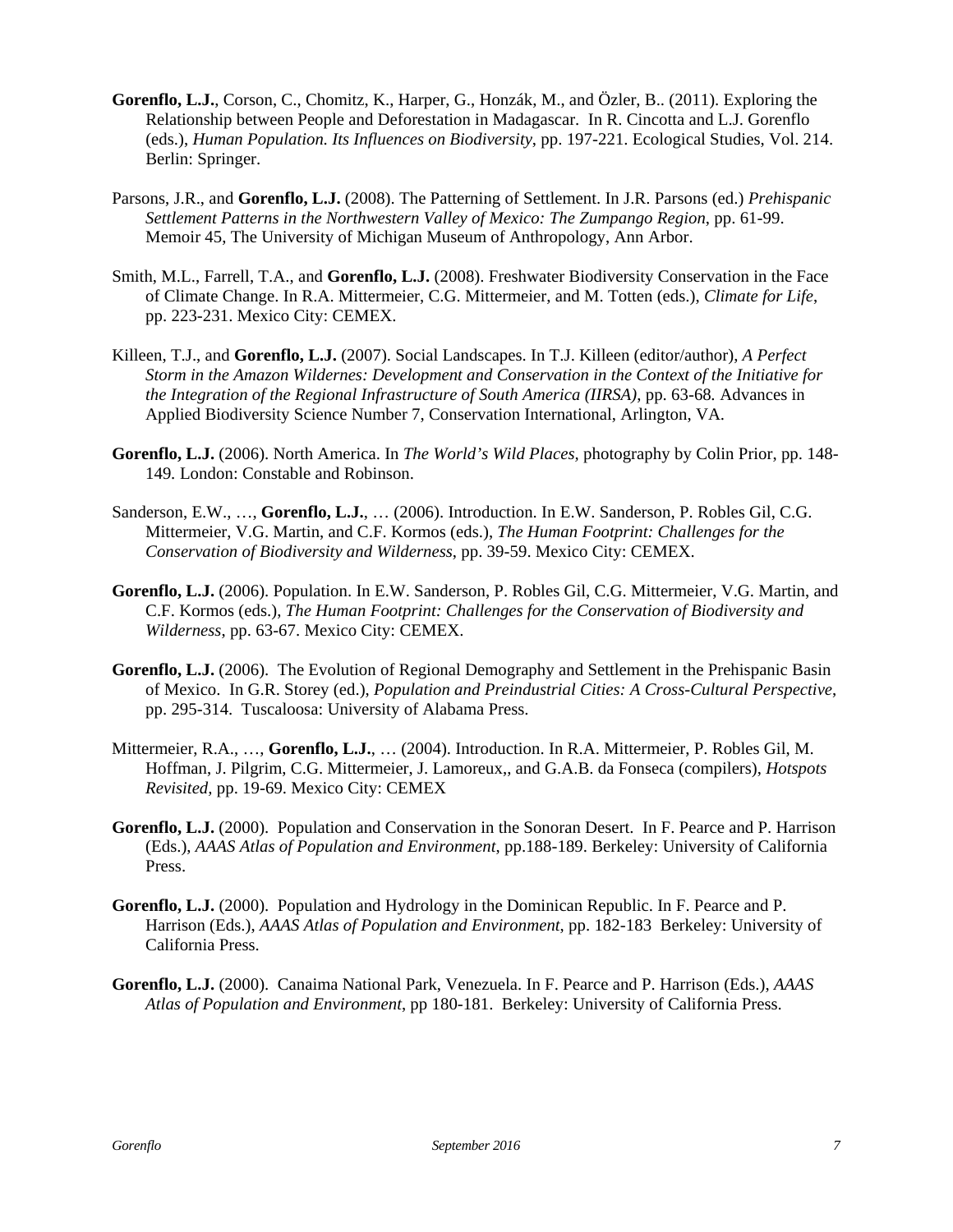- **Gorenflo, L.J.**, and Sanders, W.T. (2000). The Temascalapa Region: Aztec Period Site Descriptions. In W.T. Sanders and S.T. Evans (Eds.), *The Teotihuacan Valley Project Final Report - Volume 5: The Aztec Period Occupation of the Valley, Part 2, Excavations at TA-40 and Related Projects*, pp. 575- 686. University Park, PA: Occasional Papers in Anthropology 19, Department of Anthropology, The Pennsylvania State University.
- **Gorenflo, L.J.** (1996). Regional Efficiency in Prehispanic Central Mexico: Insights from Geographical Studies of Archaeological Settlement Patterns. In A. Guadalupe Mastache, J.R. Parsons, R.S. Santley, and M.C. Serra Puche (Eds.), *Arqueología Mesoamericana. Homenaje a William T. Sanders*, pp. 135-159. Mexico City: Instituto Nacional de Anthropología e Historia.
- **Gorenflo, L.J.** (1994). Spatial Distribution of Artifacts at TC-8: Maps. In W.T. Sanders (Ed.), *The Teotihuacan Valley Project Final Report - Volume 3: The Teotihuacan Period Occupation of the Valley, Part 1, The Excavations*, pp. 136 ff. University Park, PA: Occasional Papers in Anthropology 19, Department of Anthropology, The Pennsylvania State University.
- **Gorenflo, L.J.**, and Bell, T.L. (1991). Network Analysis and the Study of Past Regional Organization. In C.L. Trombold (Ed.), *Ancient Road Networks in the New World*, pp. 80-98. Cambridge: Cambridge University Press.
- **Gorenflo, L.J.** (1980). The Palynology of the Stream Channel at Fisher Farm. In J.W. Hatch (Ed.), *The Fisher Farm Site: A Late Woodland Hamlet in Context*, pp. 248-256. University Park, PA: Occasional Papers in Anthropology 12, Department of Anthropology, The Pennsylvania State University.

## **Books and Monographs**

- **Gorenflo, L.J.**, and Sanders, W.T. (2017). Prehispanic Settlement Patterns in the Temascalapa Region, Mexico. *Occasional Papers in Anthropology*, Department of Anthropology, The Pennsylvania State University (forthcoming).
- **Gorenflo, L.J.**, Romaine, S., Musinsky, S., Denil, M., and Mittermeier, R.A. (2014). *Linguistic Diversity in High Biodiversity Regions.* Arlington, VA: Conservation International.
- Cincotta, R. and **Gorenflo, L.J.**, eds. (2011). *Human Population. Its Influences on Biodiversity*. Berlin: Springer.
- **Gorenflo, L.J.**, and Brandon, K. (2007). *Living in the Gaps: The Human Dimensions of Expanding the Global Protected Area System.* Arlington, VA: Center for Applied Biodiversity Science (http://multimedia.conservation.org/cabs/online\_pubs/living\_in\_gaps/cover.html).
- **Gorenflo, L.J.**, and Sanders, W.T. (2007). Archaeological Settlement Pattern Data from the Cuautitlan, Temascalapa, and Teotihuacan Regions, Mexico. *Occasional Papers in Anthropology*, Number 30, Department of Anthropology, The Pennsylvania State University.
- Sanders, W.T., and **Gorenflo, L.J.** (2007). Prehispanic Settlement Patterns in the Cuautitlan Region, Mexico. *Occasional Papers in Anthropology*, Number 29, Department of Anthropology, The Pennsylvania State University.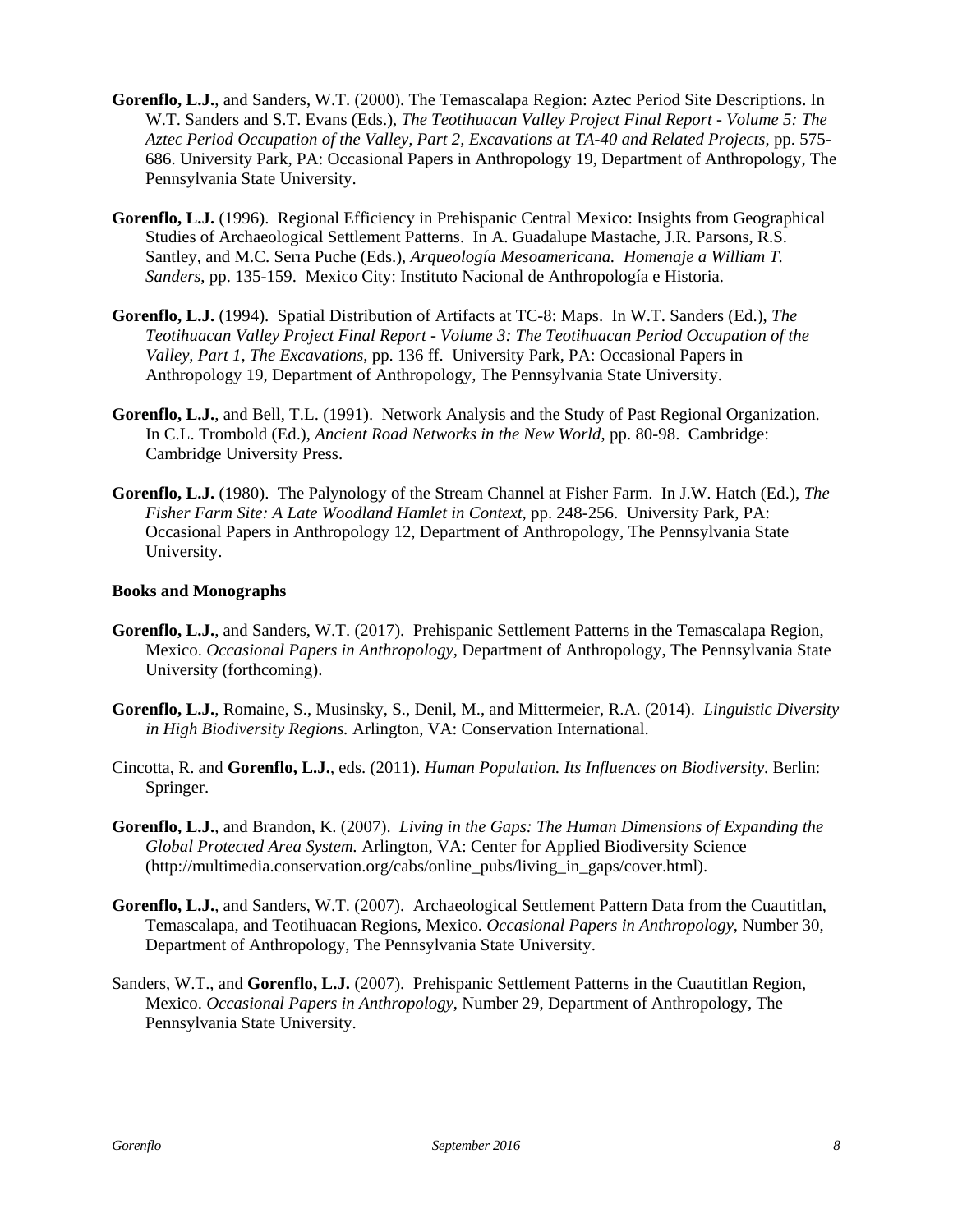- **Gorenflo, L.J.** (2002). The Evaluation of Human Population in Conservation Planning: An Example from the Sonoran Desert Ecoregion. *Publications for Capacity Building*, The Nature Conservancy, Arlington, VA.
- Office of Planning and Statistics, Republic of Palau. (1992). *1991 Household Income and Expenditures Survey* (prepared by **Gorenflo, L.J.**, Levin, M.J., and Hosei, H.F.). Koror, Palau: Office of Planning and Statistics.
- Office of Planning and Statistics, Republic of Palau. (1992). *Statistical Yearbook, 1992* (prepared by Levin, M.J., Hosei. H.F., and **Gorenflo, L.J.**). Koror, Palau: Office of Planning and Statistics.
- **Gorenflo, L.J.** (1986). *On the Structure of Rule-based Decision Making in Spatial Search*. Milton Keynes: Centre for Configurational Studies, The Open University.

## **Publications in Active Preparation**

- **Gorenflo, L.J.**, and Orland, B. (n.d.) Options for Fuel Wood Production at Udzungwa Mountains National Park: Implications for Biodiversity Conservation. For submission to *World Development* (manuscript development Fall 2016).
- **Gorenflo, L.J.** (n.d.) The Human Dimensions of High Biodiversity Wilderness. For submission to *Nature*.
- **Gorenflo, L.J.** (n.d.) Human Demographics in the Vicinity of Tanzania Protected Areas: Implications for Conservation and Management. For submission to *Conservation Biology*.

## **Workshops/Seminars Organized**

- Robertson, I.G., and **Gorenflo, L.J.**, 2008, A Workshop to Identify Conservation and Research Priorities at Teotihuacan, Teotihuacan, Mexico, December, 2008.
- Robertson, I.G., and **Gorenflo, L.J.,** 2007, Assessing Current Understanding and Charting Future Research in Basin of Mexico Archaeology," San Miguel Ometusco, Mexico, 2-8 September 2007. (Co-edited 11 papers, with Ian G. Robertson, for publication in two special sections of *Ancient Mesoamerica*, vol. 26, 2015).

## **Selected Recent Presentations**

- **Gorenflo, L.J.**, Orland, B., and Kambi, M. (2013). Household Resource Demands in the Vicinity of Udzungwa Mountains National Park: Preliminary Implications for Human Pressure on Biodiversity Conservation. Paper presented at the Ninth Scientific Conference of the Tanzanian Wildlife Research Institute, Arusha, Tanzania.
- **Gorenflo, L.J.** (2013). Exploring the Co-occurrence of Linguistic and Biological Diversity in Tanzania. Paper presented at the Ninth Scientific Conference of the Tanzanian Wildlife Research Institute, Arusha, Tanzania.
- **Gorenflo, L.J.** (2013). Co-occurrence of Linguistic Diversity and Biological Diversity: Patterns and Potential Implications. Paper presented at the Pennsylvania State University Berks Campus, Reading, PA (invited presentation).